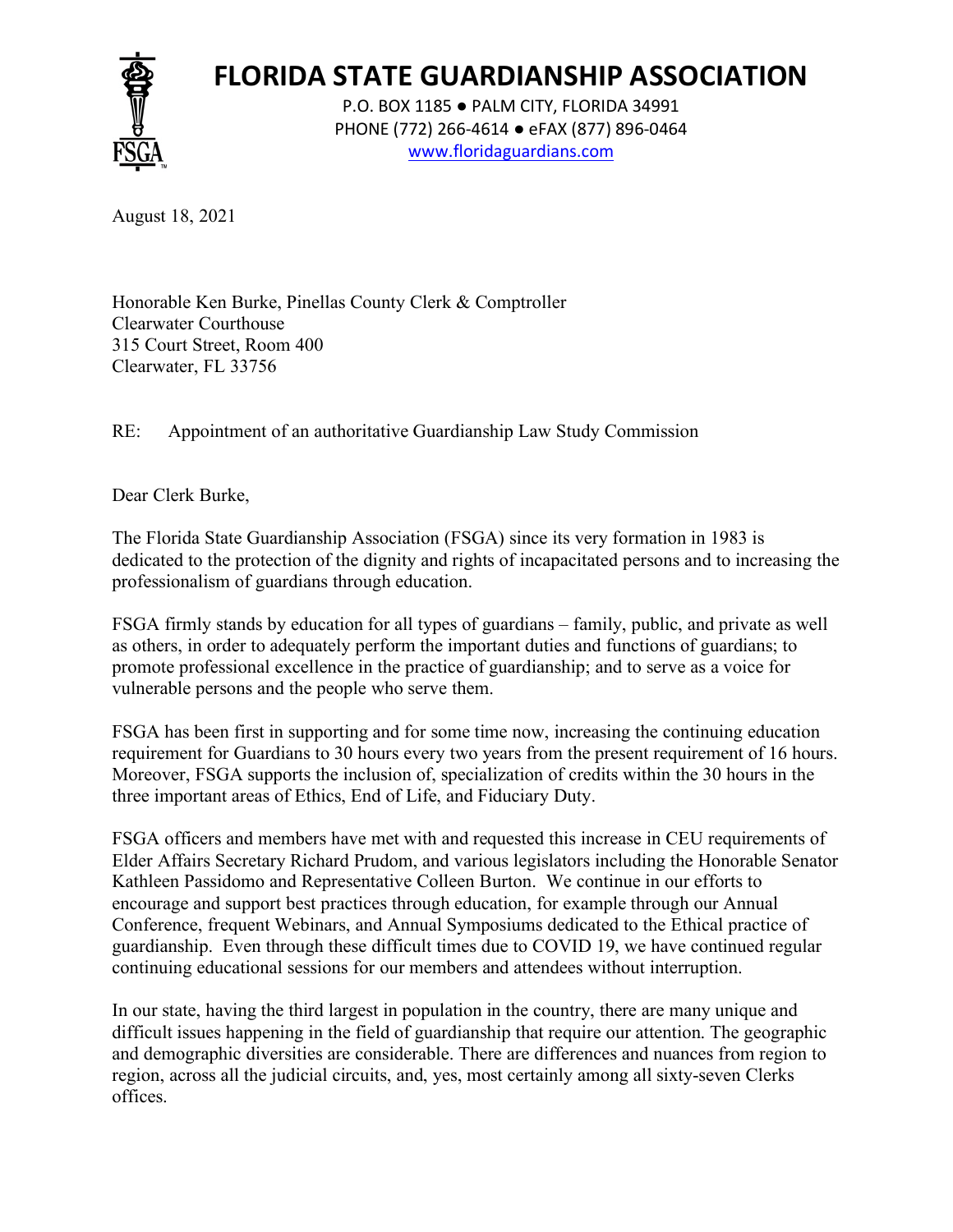Honorable Ken Burke, Pinellas County Clerk & Comptroller August 18, 2021 Page 2

The clerks of the courts wear many hats and their responsibilities also differ from county to county. The following is the very first observation cited in the Florida Clerks of Court Study prepared for the Florida Legislature conducted by the MGT Consulting Group published on November 15, 2019:

*"The Clerks of Court play a vital role in the state's judicial system. Yet, if one were to start from scratch to rebuild a statewide system of Clerks of Court, it is unlikely that you would design the approach MGT observed in Florida today, which is evident in the inconsistencies in the way court-related functions are managed across jurisdictions."*

The population increase in Florida over the years has been staggering and well known to everyone. For those 65 years of age or older, the estimated increases from 2000 to 2020 have been particularly dramatic. Basically, the older population is the fastest growing demographic group.

While legal guardianship is often thought of in the context of older individuals, the guardianship arena also assists minors as well as adults of any age who are incapacitated. Guardians are appointed by a Court to assist individuals with disabilities of any age, whether the incapacity or disability arises as early as birth or develops with age. Guardians may be appointed on either a temporary or permanent basis. Accordingly, the range of issues which are addressed by guardianship are complex and are increasing over time.

There have been significant changes in the guardianship laws in the last several years, and there is a proposal to enact an entirely new chapter in the Florida Statutes to replace our current guardianship laws. In order to deal with the complex landscape of guardianship, a piecemeal approach is not the best.

FSGA is concerned this "task force" is not well aimed on addressing statewide issues, and it has certainly been formed in haste. Some individuals were not even identified until close to the first scheduled meeting. This effort is, frankly, lacking in representation from across more judicial circuits and from the Judiciary. The few total hours scheduled is illogical and a disservice to all concerned. Even within this fast time table, hardly any time is being set aside for substantive deliberations. Notwithstanding, and amazingly, a target date has been set for the issuance of a report in a matter of just a few weeks. Additionally, this task force is functioning under the auspices of the Florida Clerks Association or FCCC. The FCCC's officially states "it is not an entity of state or local government", and, "is not subject to Florida's Public Records law." In fact, FSGA's public records request for information has been denied.